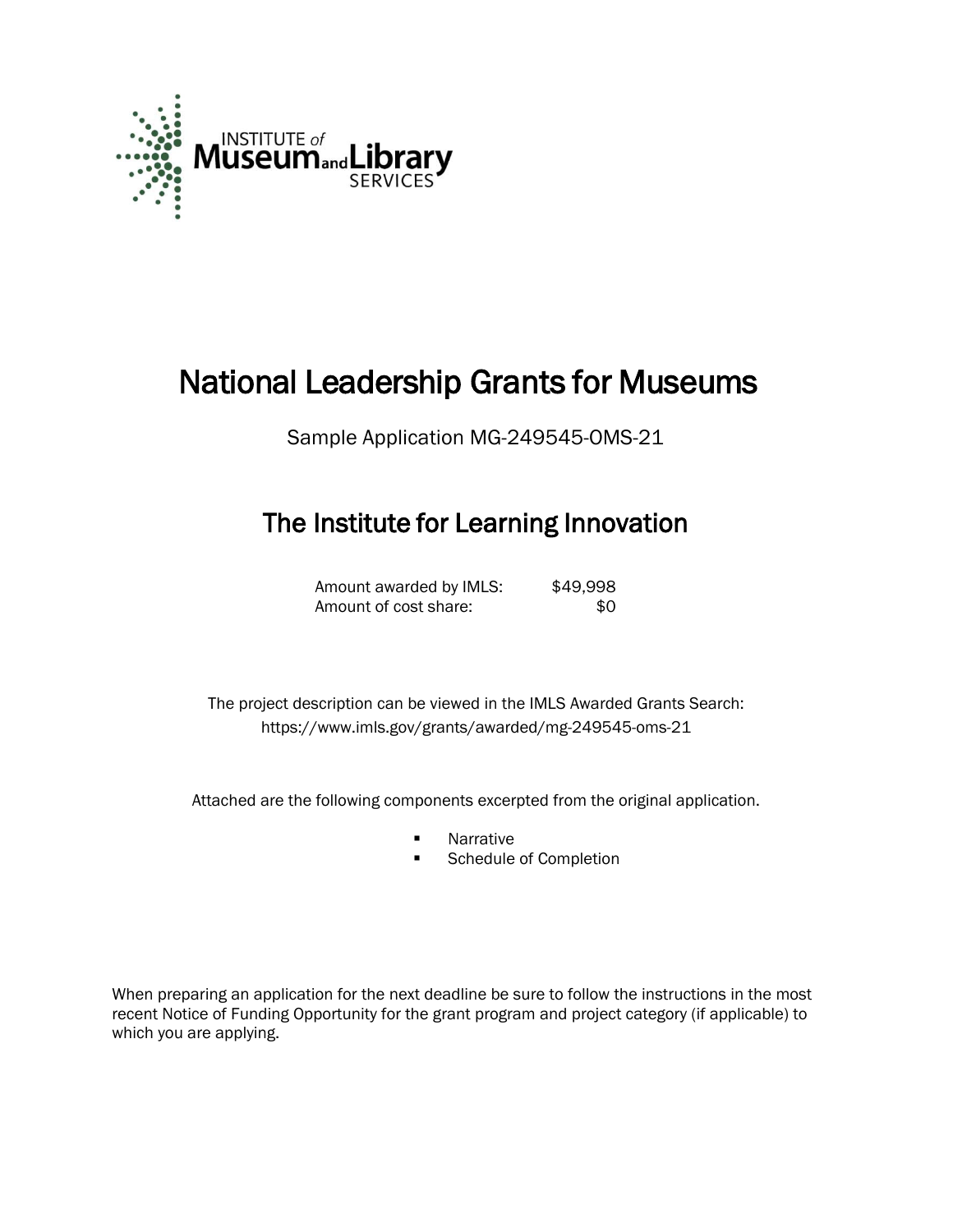

## **Museum Enterprise Leadership for FLAME**

### **Project Justification**

Strong museum education leadership has never been more needed. Museum education has been central to art museums since their inception, and recent findings from the 2020 Ithanka  $S + P$ [Inaugural Art Museum Director](https://sr.ithaka.org/blog/findings-from-the-inaugural-art-museum-director-survey/) survey (collected before the pandemic) demonstrated that art museum directors recently prioritized education as a primary function and an important strategy in delivering on mission. In fact, many expected to increase hiring for education staff (Sweeny & Frederick, 2020). However, as the pandemic hit, [museum educators](https://www.theartnewspaper.com/news/open-letter-educator-redundancies-at-museums-worldwide) disproportionately bore the burden of layoffs and furloughs (Harris, 2020). While often decimating education departments, art museums are concurrently experiencing increasing demands for building new audiences, moving programming online, and leading onsite and digital equity. Investing in leadership, strategy and financial professional development will position education division directors to take a stronger role at the leadership table and is a significant key to the survival and thriving of museums. This project requests support from IMLS to help effect that support, which, in turn, will assist art museums in finding new strategies to connect effectively with their audiences.

In art museums, the vast majority of professionals in the position of Education Director hold backgrounds in art history, creative practice and studio art, education, or other humanities-based fields. Most have little to no business training and have learned management and organizational skills largely through osmosis and experience. Other professional associations such as NAEA (National Art Educators Association), MER (Museum Education Roundtable) and Ed Comm (The Education Committee of the Alliance of American Museums), address the practice of art education or museum education practice - but do not address the essential leadership and business skills Education Directors find themselves needing. Because education departments in art museums often hold the most significant relationships with community groups including artists, school boards, and special needs organizations, and usually lead the museum in building relationships with new or underrepresented audiences, their work is critical to delivering on a museum's public value and mission. Thus, supporting enterprise level leadership training for museum education directors will allow museums to become more relevant and engaged community partners, that better serve their audiences.

**This project describes how three groups and organizations, FLAME, MEL, and ILI, have joined together to support museum Directors of Education, to access training in key areas that will strengthen their internal effectiveness and ultimately impact their broader communities.** To precisely understand the aspects of leadership and impact of new business skills that are proposed in this historic moment, this project is a pilot of three intensive trainings designed and evaluated through a participatory evaluation model. This professional development will support the work of art museum education directors. Successfully realized, it will catapult this group into the leadership areas of innovation, policy change and community advocacy. It will also result in a strong understanding of how business and leadership professional development best supports the work of education leaders, knowledge and how this knowledge can support the field at large.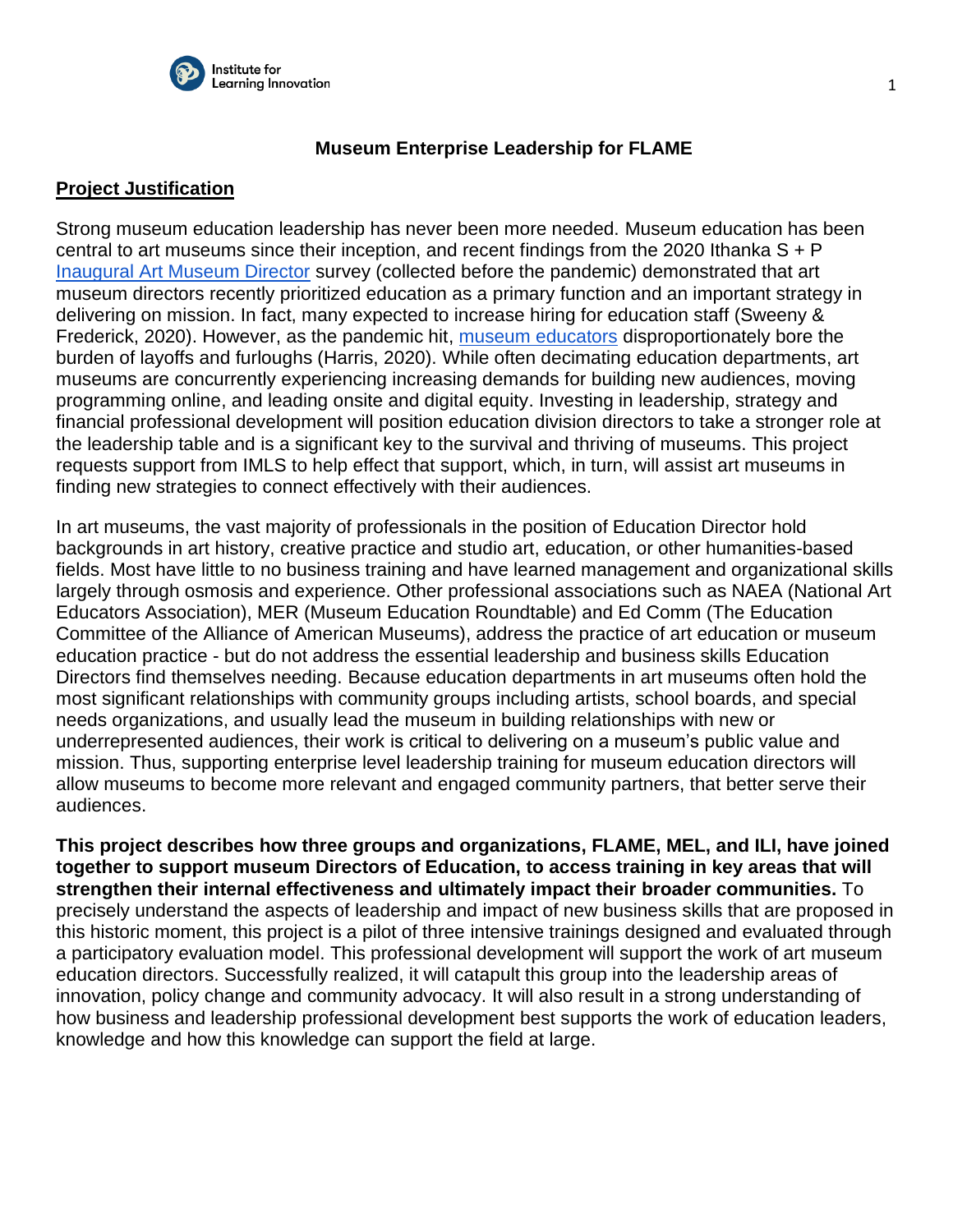

## FLAME

To support this urgent and ongoing need to support museum education leadership FLAME (the Forum for Leadership in Art Museum Education) was formed in 2016, funded by the Kress Foundation. Led by Lynn Russell (The National Gallery, Washington D.C.), Anne Kraybill (formerly of The Crystal Bridges Museum of Art, presently The Westmoreland Museum of Art), Wendy Woon (The Museum of Modern Art, New York), Stacey Helnut-Hendrick (The Crocker Art Museum, California), Ray Williams (Blanton, Texas)and Rika Burnham (Frick Collection, New York), meetings of education leaders were held to discuss the need for a group much like the Association of Art Museum Directors (AAMD) and the Association of Art Museum Curators (AAMC). As a result of these conversations a new professional group was formed with the capacity to network and support the work of museum education at the highest level.

Since its inception, FLAME has grown from some thirty participants to a network of more than 400 Directors of Education in Art Museums that meet monthly to discuss issues and skills required to successfully execute the responsibility of this role. Over the past four years, FLAME developed into a community of practice (CoP) that provides support and delivers crucial professional development for Education Directors in art museums through monthly online meetings facilitated by Kimberly Young and Judith Koke. Prior to the onset of COVID, FLAME also supported two face-to-face convenings a year to investigate specific topics and build relationships among leaders in art museum education (for a list of previous convenings please see Appendix A). Currently FLAME is led by a Council comprised of 4 original FLAME leaders Anne Kraybill (Westmoreland Museum of American Art), Lynn Russell (until recently, The National Gallery), Rika Burnham (Frick Collection), Stacey Shelnut-Hendrick, Crocker Art Museum) and two new members (Joanne Lefrak (Site Santa Fe) and Amanda Kodeck (until recently, Walters Art Museum)). This council represents many decades of museum education experience in diverse geographic, collection-type and sized museums, offering diverse perspectives from which to advise this project.

Prior to FLAME, no organization existed to solely support the work of Directors of Education, including the acquisition of knowledge and skills required to both lead museum education divisions to do their best work in changing circumstances, and access to programs to prepare to lead at the enterprise level - exercising their skills, relationships, and strengths to the meet the needs of art museums' futures. Recognizing that new kinds of expertise and networking were necessary, FLAME asked Judith Koke (a FLAME member and experienced evaluator) to complete a survey of FLAME members (See Appendix B) to inventory what skills and knowledge they lack, and which of the past presentations they most appreciated and found most useful. The results of this 2018 survey indicated an essential need for business and leadership training - everything from participating in conversations about leadership and community, museum finances, (including the work of finance committees), Board development and activation, improved negotiation skills and Diversity, Inclusion, Equity and Access leadership and leading organizational change.

To meet this need, and working closely with FLAME leadership, in 2019 Koke established a partnership with Kimberly Young, at the University of Mary Washington. Young, having led national and international EMBA and professional development programs at two universities. Familiar with the workings and challenges of art museums, she is an excellent resource and partner in the shaping of the professional development FLAME members needed and wanted. Over the course of one year, Koke and Young developed the [Museum Enterprise Leadership \(MEL\) P](https://cpsprograms.umw.edu/mel/)rogram a year long certificate program somewhat like the [Getty Leadership Institute](http://www.getty.edu/leadership/index.html) or the [Center for Curatorial](https://www.curatorialleadership.org/)  [Leadership,](https://www.curatorialleadership.org/) but with a specific focus on the acquisition of the business and leadership skills identified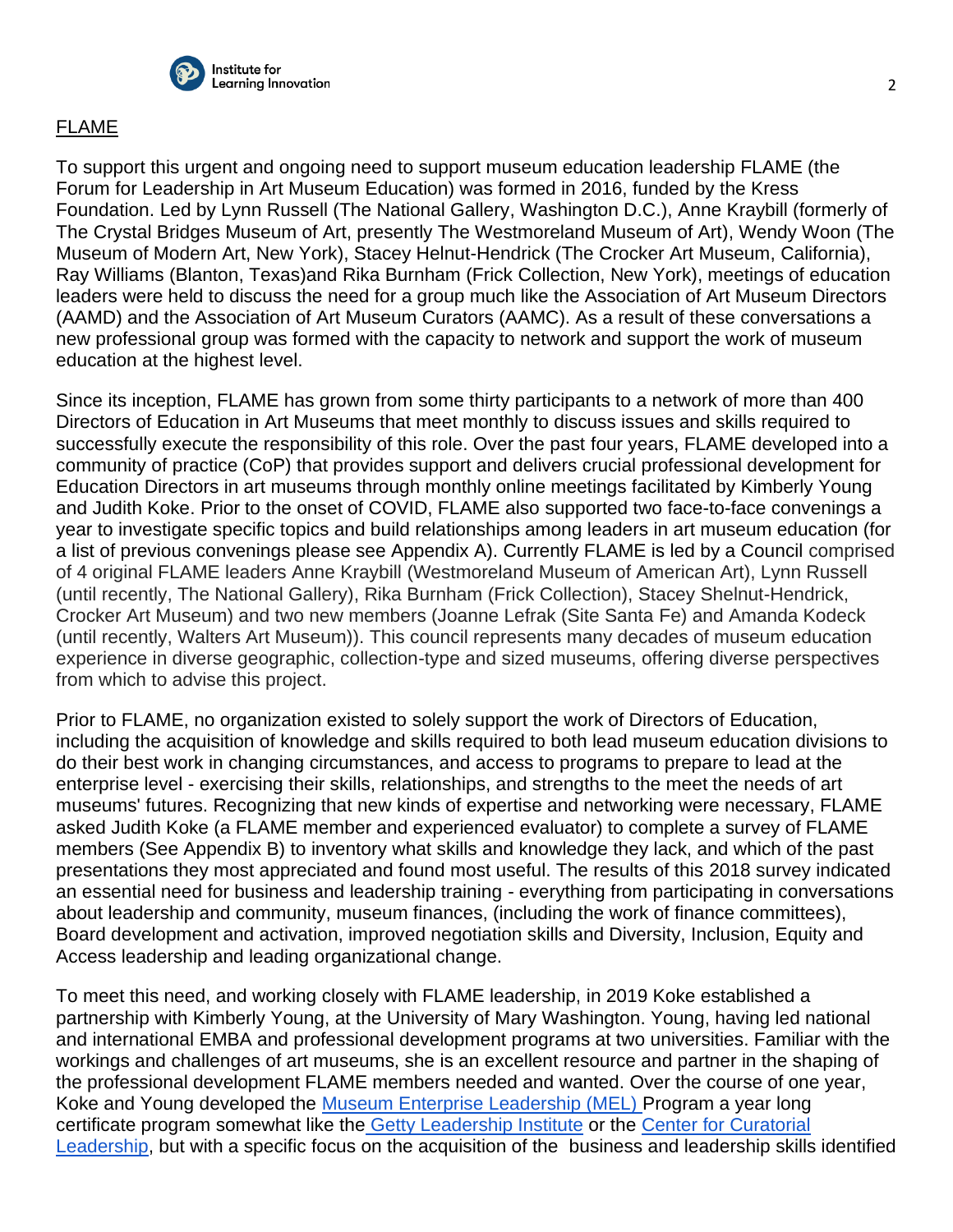

by FLAME members. Set to launch in June of 2020, the program began opened registration and prepared for launch.

With the onset of the pandemic, plans were suddenly disrupted, and with hindsight, perhaps for the better. The response of museums to COVID underscored the need for specific knowledge and skills, and, importantly, a different delivery system. Sudden changes in society require rapid changes in museums. For example, as the pandemic closed museums, many museum directors turned to their education department leadership to move programming online and to find new ways to maintain and grow relationships with audiences. Two months later, In May, many FLAME members report that beyond simply moving programming online, they are charged with finding methods to generate income from these new products and programs. These were issues MEL had not imagined in the preparation of a year long program. FLAME members need immediate support, knowledge, and skills in an innovative, participatory, and cost-effective way. The trial 'boot camp' approach (a month-long set of participatory sessions focussed on a specific skill or issue) offered this fall, showed itself to be a strong potential model.

#### Museum Enterprise Leadership

The Museum Enterprise Leadership Program (MEL) is a partnership between the Institute of Learning Innovation (ILI) and the University of Mary Washington (UMW), designed to deliver the enterprise business and leadership curriculum specifically needed by art museum directors of education. UMW has the robust infrastructure (marketing, learning management system, registration portal, Canvas site for student exchange) needed to support online learning. As well, UMW brings years of successful adult and professional learning experience, as well as access to experienced faculty in their colleges of Business, Art and Sciences and Education. ILI brings a deep history of museum learning and audience research, as well as a more recent focus on effective professional learning.

MEL's professional development delivery has been designed with a strong foundation based on evidence. Most professional development (PD) (72-80%) continues to be didactic and modeled on professionals' original professional education at university - knowledge transfer (Frank & Taylor, 2004). Research has demonstrated that, to be effective, professional learning needs to be interactive, related to immediate issues, offer multiple opportunities for cycles of engagement and reflection, and involve collaborative participation that creates trusting relationships and 'investigative cultures (Penuel et al, 2007)." Researcher Ann Webster Wright (2010) emphasizes that professional learning (PL) is as much about one's professional identity as about professional knowing. Traditionally, professional development opportunities are developed with much time invested in identifying the key facts and in presenting those facts in ways that are engaging and relevant – focusing almost exclusively on the professional knowing. In MEL we have instead invested significant thought into considering what it means to invest equally in how these ideas fit into the field of practice - how they connect to and grow from past understandings and how they change how individuals think about their practice and themselves. The strength of this program is presenting the business-related content developed in other industries, in such a way as to build a learning community in which the participants together create meaningful applications to their own field of art museums.

#### Institute for Learning Innovation

This year (November 2020) the Kress Foundation again supported FLAME with a 2-year grant to move the network under the umbrella of the [Institute for Learning Innovation \(ILI\),](https://www.instituteforlearninginnovation.org/) and to develop a model for long term sustainability. The Kress grant does not support professional development efforts beyond the monthly online meetings. ILI, with decades of leadership in the Free Choice Learning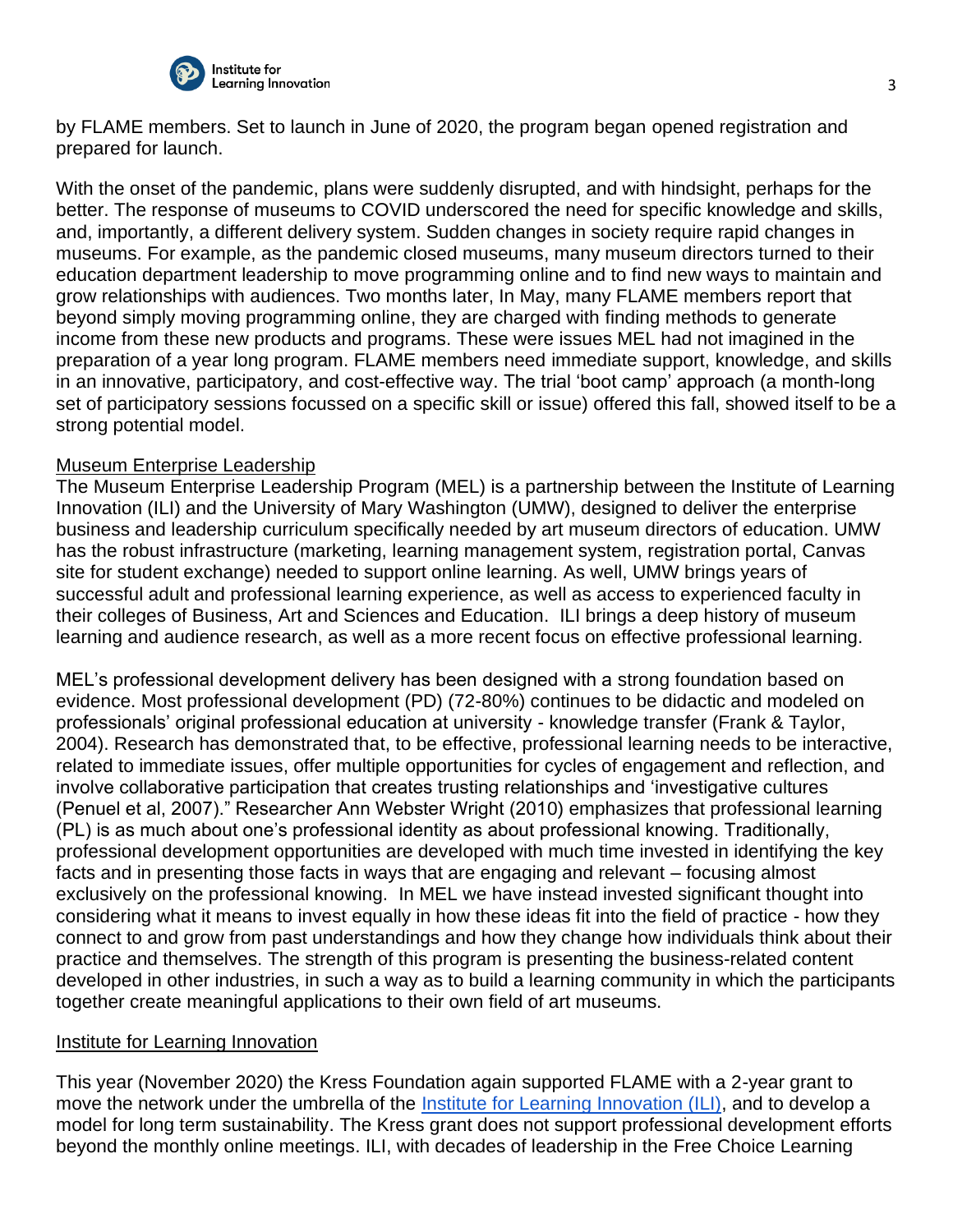

Landscape, is currently an administrative home and thought partner for two other professional development groups. In 2018, ILI became the host to [Portal to the Public](https://popnet.instituteforlearninginnovation.org/) – and this year added the [Science Communication Trainers Network.](https://www.sctn.online/) Thus, ILI has experience making space for and supporting subgroups if the missions are aligned – which, in the case of FLAME, is certainly true. FLAME will be a microsite under ILI's website. All to say that FLAME's immediate future is secure and supported, albeit nascent.

This somewhat complicated interweaving of groups and organizations has come together to solve the problem, made even more critical due to COVID: how to provide the most effective leadership training for FLAME members that will help museums become true partners in their communities, demonstrating their relevance in these troubled times. The crucial areas are 21st century leadership skills, financial acumen, and sense-making - or choosing and leading teams in volatile, complex and uncertain times. The second of these builds on education divisions' skill in developing community relationships. It is imperative that today's art museums, to become or remain relevant, create new and long-term relationships with underrepresented audiences, addressing issues of Diversity, Inclusion, Equity and Access. Also important is that museums continue to innovate providing meaningful access and learning in the virtual world.



## Figure 1.0 FLAME Model for Professional Learning

The work of FLAME and MEL can be imagined in a pyramid of increasing depth of learning experience. (See figure 1.0) At its base, FLAME (recently housed under ILI's professional learning umbrella) is a Network and Community of Practice (CoP) meeting monthly to build and discuss issues, build relationships, and share solutions. Since the onset of COVID, Koke and Young have continued to support the FLAME community through monthly online meetings, responding to topics suggested by the group and finding experts, many from among Young's MBA faculty contacts, to address specific issues such as: adaptive leadership (August), Communicating your Value (August) digital strategies (July), Diversity and Inclusion issues in digital access (May), supporting staff in times of chaos and uncertainty (April). This work has further shaped our understanding of the professional development topics FLAME finds applicable. However, a systematic approach to knowledge gaps is missing. The proposed Boot Camps offer focused, high-quality learning opportunities to acquire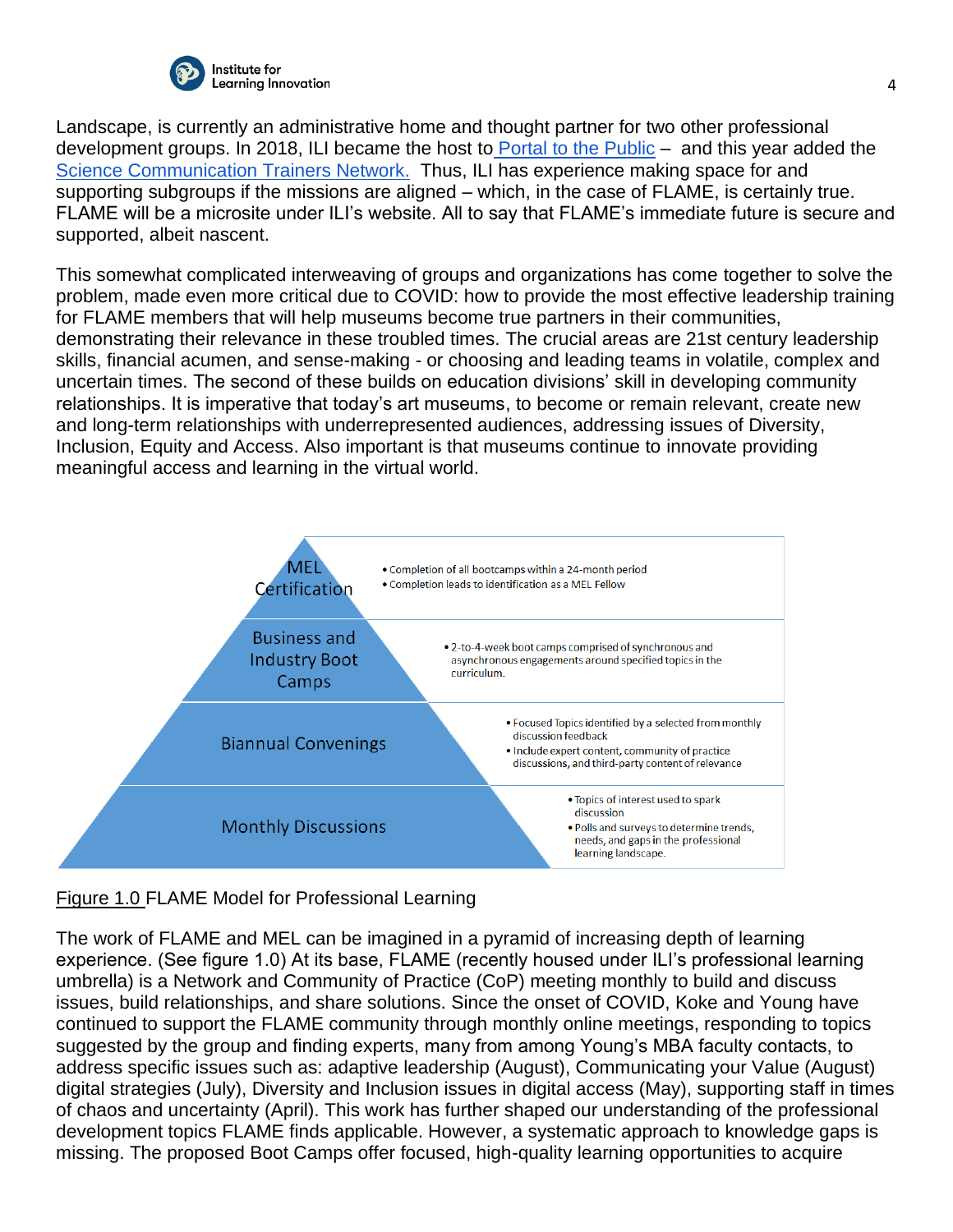

knowledge and skills from other industries and disciplines and work with peers to apply them effectively to art museum challenges.

**In sum, FLAME is a network of art museum leaders with clear and urgent learning needs. It has an elementary framework for sustainability that will be more fully developed over the next two years. MEL has a curriculum, based on the needs of the FLAME group, designed to be delivered over a year long program with onsite residencies, that cannot be delivered as intended. With funding we can pilot and evaluate three Boot Camps, based on the original MEL curriculum, in January through May of 2021. We will evaluate their efficacy and impact on the participants. Additionally, we will measure the impact of their learning experience through the perceptions of their Museum Director and leadership team peers as to how their enterprise -level leadership changed.** 

## **Project Work Plan**

This prototype has two key activities: a) the presentation of three business and leadership Boot Camps designed in response to stakeholders' needs, and b) the evaluation of the impact of those Boot Camps on participants' ability to improve their enterprise level practice and leadership in their organizations. The evaluation and programmatic elements will be happening simultaneously (see Schedule of Activity) and inform each other. These activities will all happen under the direction and management of Co-PI's Koke and Young.

## **A. Boot Camp Pilot**

## September - December 2021: Program Planning

The first four months of this project will be dedicated to:

- defining criteria for diverse cohorts,
- developing and implementing a communication strategy to build registration,
- working with FLAME Leadership Council to develop a selection process for participants.
- finalizing curriculum and delivery of Boot Camps through participant review

## January - May 2022

During the first part of 2022 we will work with participants of each Boot Camp to review and revise curriculum, define personal learning goals, and complete evaluation pretests.

Each of the Boot Camps has been drafted based on the input of FLAME members, research in best practices in professional learning and the input of faculty experienced in these topics. As their CV's attest (attached) that Drs. Bolman, Needles and Marsh are experienced MBA faculty and have deep experience in researching and teaching the topics assigned. Young and Koke will work closely with all three to ensure they understand the specific challenges and the art museum context. As well, all workshops will be informed by the review and pre-evaluation completed by participants and FLAME Leadership Council.

Together with FLAME, MEL develops programs tailored to the needs of this specific professional audience, based on 4 Pillars:

Enterprise Leadership: Building on an enterprise mindset, we balance the goals of each business unit with the broader strategic interests of the enterprise and are committed to developing the right capabilities within our organization and sharing resources and knowledge across the business.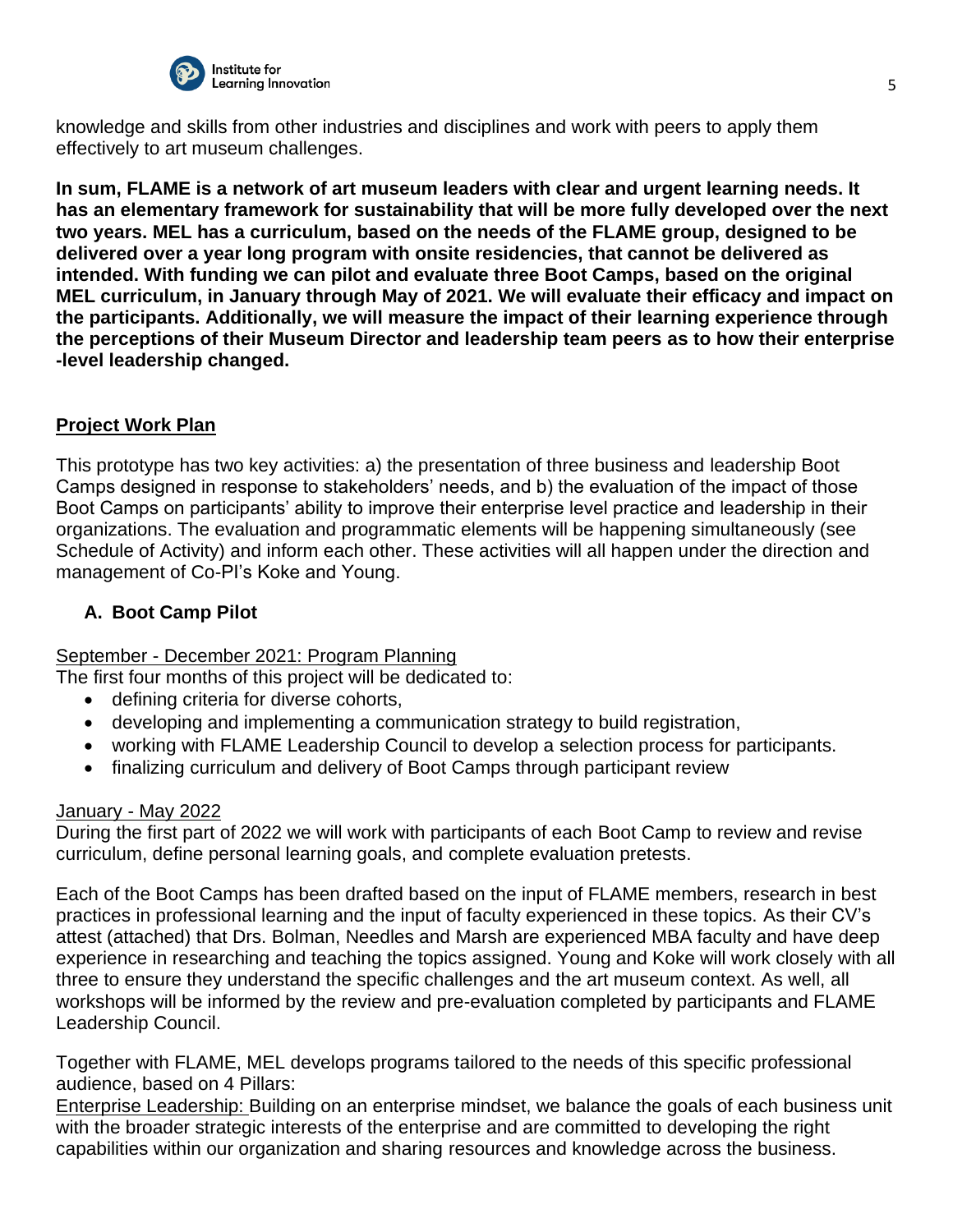

Sense Making: We underscore the importance of sense making as a process of creating situational awareness and understanding in situations of high complexity or uncertainty, to make decisions. Community of Practice/Network: As an active network of individuals with shared interest in the success of art museums in serving their communities, now and in the future, we create a forum for exchange and leverage relationships to innovate, share resources, knowledge, and skills to ensure the success of individuals and the group.

Financial Acumen: Building on existing budget management skills, the enterprise leader applies a broad understanding of financial management principles to ensure decisions are fiscally sound, strategic, and aligned with organizational values.

The topics defined as most important for FLAME members include: Leading Change Initiatives, Financial Analysis and Decision Making, Sense-making and the Strategic Mindset, Digital Strategic Plans, Building Board, Funder and Stakeholder Support, The Art of Negotiation, Motivation and Persuasion. The first three topics were most frequently requested, and hence form the basis of this project.

## **#1: Leading Change Initiatives**

Change is about moving forward, evolution, and creating a sound pathway for individuals to implement and sustain new ways of working, engaging, and executing on the mission of the institution or the needs of its stakeholders. In this course, participants will be exposed to frameworks, models and strategies that will help them better understand the role of the change agent. They will become familiar with the concepts of innovation, urgency, relevance, and enterprise-wide implementation. Participants will be presented tools and frameworks to support the development and implementation of change initiatives, common mistakes, and executive leadership strategies needed to support enterprise-wide change.

#### **#2: Sensemaking and the Strategic Mindset**

Every organization is subject to the volatility of the environment in which it operates. To advance the organization, its leaders must understand the environmental context as well as the actions and opportunities available to them as they consider the future of their organization and industry. For museum education directors, it is critical that they not only understand the industry environment, but also the broader context of the world in which their audiences operate. This understanding will drive them to develop programs that are more meaningful, more engaging, and therefore, more valuable to their institution and their audiences. Using Design Thinking principles and Sensemaking, participants will document the environmental context in which their organization operates and the implications on their audiences and the programs they create.

## **#3: Financial Analysis and Decision Making**

While education directors are fluent in budgeting and maintaining a balanced budget for their span of responsibility, this course will elevate their skillset and help them to think of new projects and initiatives in terms of the financial impact on the organization. This course will lay the foundation for confident financial decision-making and give participants a firm grounding in financial analysis. Participants will learn about and develop comfort with the elements of Balance Sheets, Income Statements, and Statements of Cash Flows for Art Museums. They will be presented with tools to analyze how these statements indicate key decisions made by museum leaders and how those decisions can influence future projects and initiatives.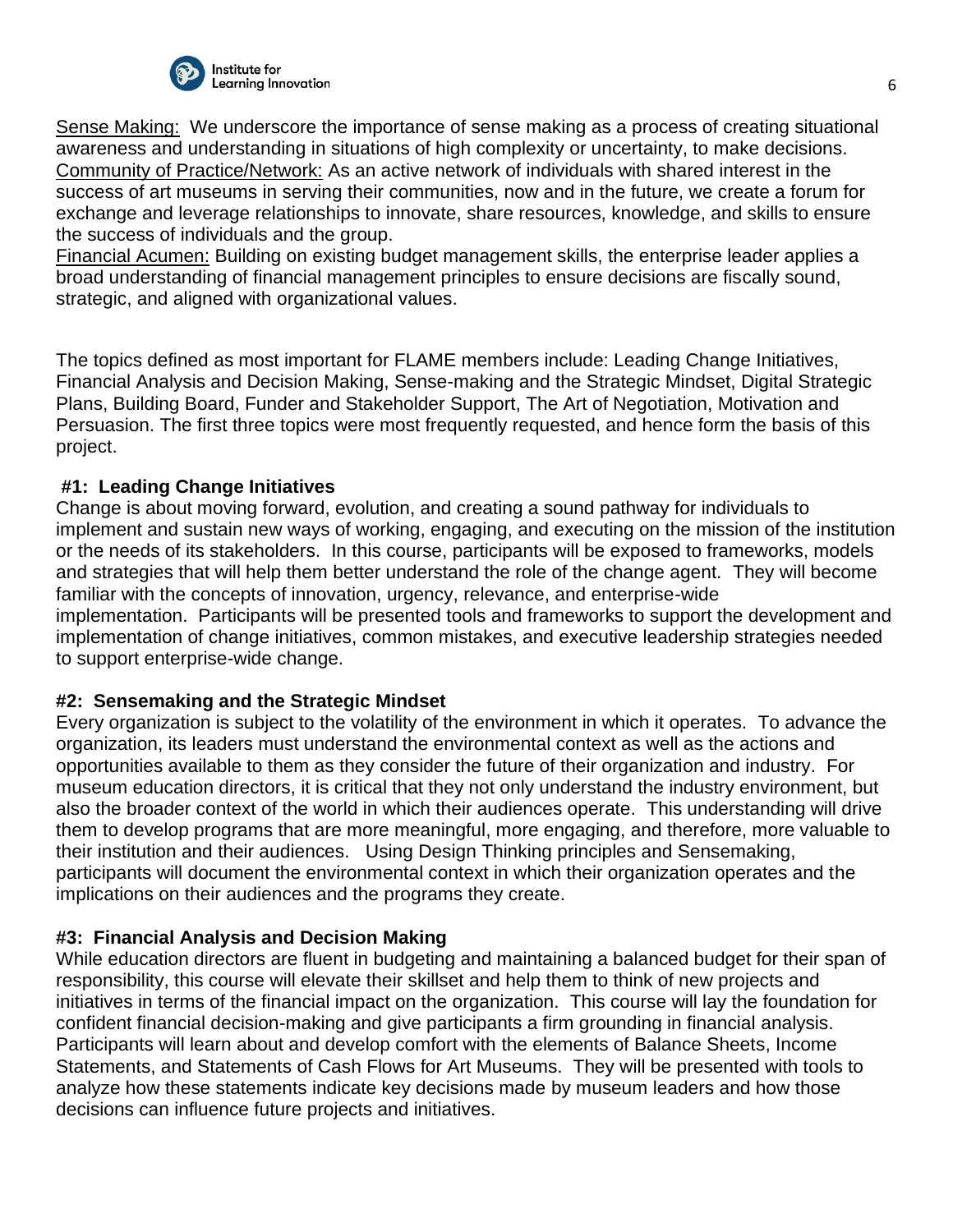

## **Delivery**

The outlines for these four-week, online programs will be further informed by participants and FLAME Leadership Council, and then piloted in January, March, and May of 2022 (see Schedule of Activities). Presented online they will comprise 2.5 hours a week of class (1.0 asynchronous and 1.5 hours synchronous) and be supplemented with weekly assignments and readings. Participants will establish personal learning goals at the beginning of each session and use that outline as part of the consideration of the program's success. Participants will be advised to commit 4 hours a week to this program (2.5 of class and 1.5 of assignment/reading) for a total of 16 hours. The bootcamp will enroll approximately 20 students in each class, a good class size for programs with both large group and small group discussion. Either Koke or Young will participate in each session to observe group interaction and offer feedback to faculty to ensure conversations and assignments are deeply connected to needs and context.

#### June-August 2022

After the completion of the Boot Camps, and ensuring we have received all pre- and post-materials from participants, we will:

- 1. Reach out to the museum directors and the leadership peer each participant has recommended to explore their perceptions of the impact of this program in terms of the participants participation in financial, leadership and strategic conversations and initiatives.
- 2. We will host three focus groups with participants from all boot camps to gather deeper insights into the impacts of the programs, and to review the survey findings and peer input. In this manner the survey findings (comprising both quantitative and qualitative questions) will be placed in context and yield richer findings. As well, focus groups will draft initial recommendations.
- 3. All evaluation data, findings, focus group transcripts and draft recommendations will be reviewed by and finalized with the FLAME Leadership Council. Dissemination plans will be developed by this group.
- 4. Develop a final report written by Koke and Young. Koke and Young will also lead the development of a written element for AAM's Center for the Future of Museums, or its journal, *Museum.*

## **B. Evaluation Plan**

This proposal has frequently referred to FLAME member's question: *What is and how do I access the business and leadership professional development I need to operate in my organization more effectively at the enterprise level?* However, the evaluation question for this proposal investigates the potential of this co-developed solution to that question.

### **Project Evaluation Question**: **Do workshops of these bootcamps' content and delivery methods meet the needs of and advance the practice and perceived leadership role of FLAME members?**

## Approach

As Directors of Education, FLAME members have varying degrees of knowledge regarding evaluation – all are frequent consumers of visitor research and evaluation and their evaluation skills range from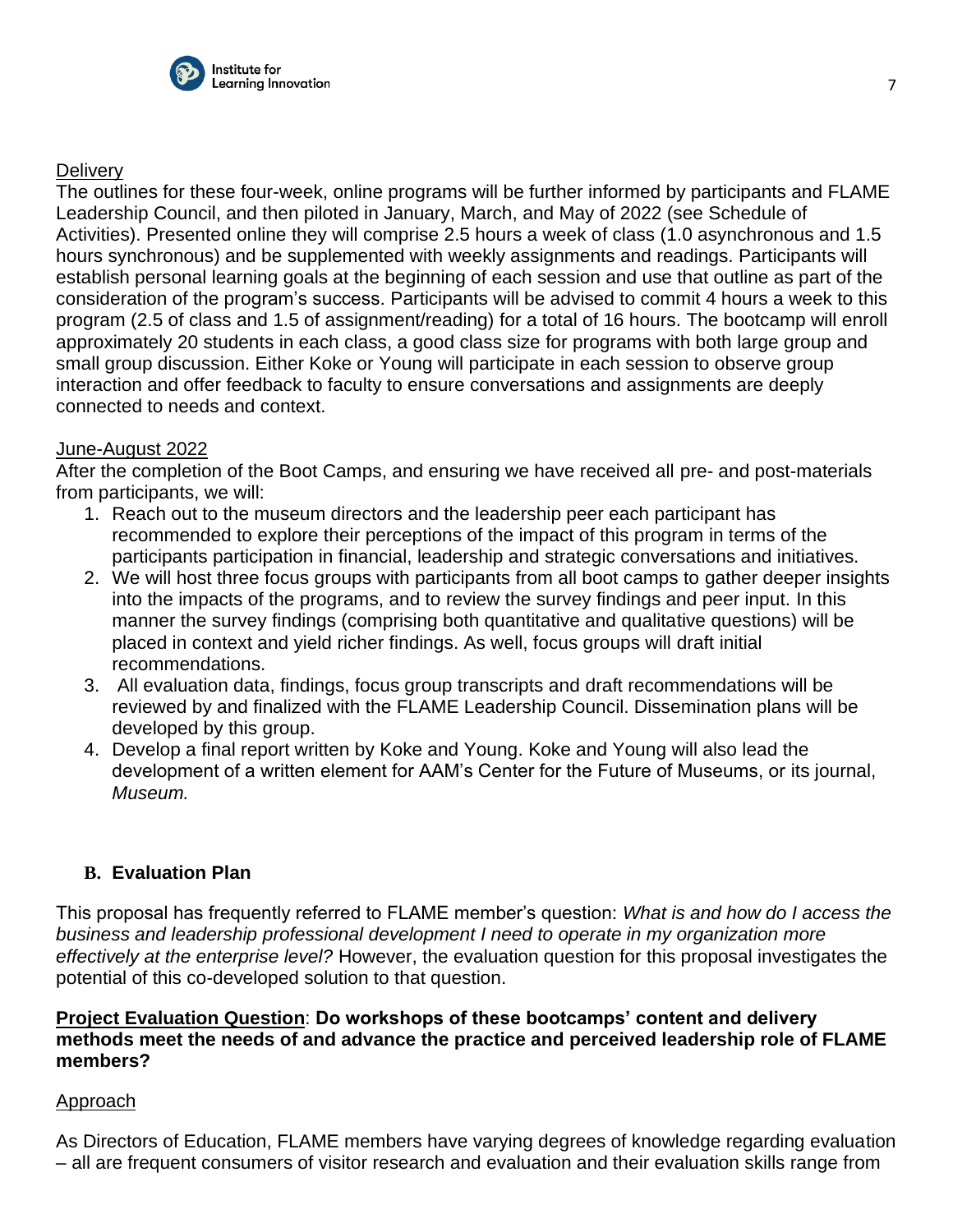

beginner to expert. All have spent significant time developing effective learning opportunities for museum visitors of all ages. They bring a deep knowledge of the problem, the context, and potential solutions. They are, in fact, the perfect sample to partner in a participatory evaluation process. By participatory evaluation we mean applied social research that involves trained evaluation specialists and practice-based decision-makers (primary users) working in partnership (Cousins & Earl, 1992).

Evaluation is a systemic inquiry leading to judgements about program merits, value, and significance, leading to program decision-making (Weaver & Cousins, 2004). In participatory evaluation the evaluation expert (Koke) leads and supervises the evaluation, in partnership with the participants – it engages the stakeholders in the investigation. Participatory evaluation is responsive to local needs while retaining sufficient technical rigour to ensure high quality, valid results. In participatory research or evaluation, the participants are engaged in instrument design, data interpretation, recommendations and final report writing. The study is a joint responsibility.

The strength of this participatory approach in working with this group is linked to the Anne Webster Wright finding (described above) that the key weakness in much of current professional development is the focus on knowledge and skills to the exclusion of professional identity changes and processes. By playing a part in the evaluation and reflecting both in and on their practice, participants may be surprised by what they notice, observe, and understand, and hence, rethink their practice. By engaging the stakeholder group in the evaluation process, the interpretation of data is deeply embedded in the context of the problem – which here is the ability to access business and leadership knowledge and skills in a way that elevates confidence, engagement, and leadership roles. Key characteristics of this approach are that it draws on existing capacities by recognizing the wisdom and experience of end-users and offers improved end results as stakeholders are creative and knowledgeable about their environment and issue. While this approach, naturally, has its challenges (who determines participation; who 'owns' the findings; creating an even playing field for stakeholders of different experience levels; etc.), they are far outweighed by the strengths the approach offers, and will be somewhat mitigated by engaging the FLAME Leadership Council.

## Method:

- 1**. Participant Selection**: A diverse group of primary users will comprise the participant group considering diversity from multiple angles including (but not limited to) museum size, years in field, educational background, geographic location etc. Selection criteria will be developed by Koke, Young and the FLAME Leadership Council to develop as diverse a group as possible, from within what is currently a homogenous group (white, upper middle class, well educated women), frankly, typical of current art museum leadership.
- 2. **Question Refinement:** In participatory evaluation the first step is to articulate and define the problem requiring investigation. This step has largely been accomplished in a participatory manner through ongoing surveys and conversations with the group and defined as the evaluation question above.

#### 3. **Design:**

Boot Camps: Led by Kimberly Young, the curricula for three specific Boot Camps have been drafted, based on FLAME needs and faculty input. The drafts of these curricula will be reviewed by FLAME Leadership Council and selected Boot Camp participants in fall 2021 to inform final program design.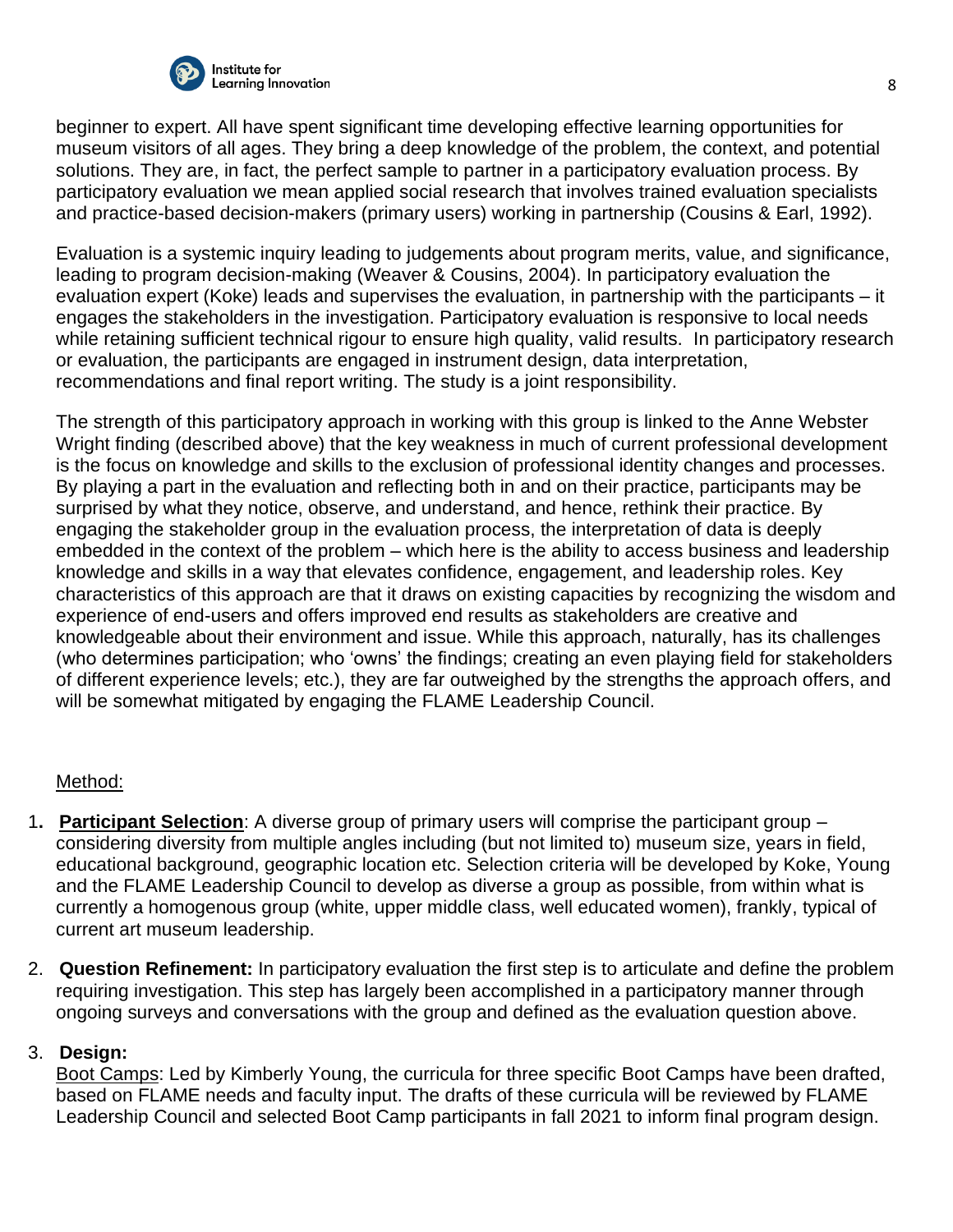

Evaluation: The participatory evaluation approach, instruments and findings will integrate participant recommendations into the design of evaluation methods and instruments. Participants and the Leadership Council will also review findings and participate in forming recommendations.

- 4. **Collect**: Data will be collected by online survey from all participants at the beginning and conclusion of each Boot Camp, as well as outside stakeholders.
	- a. Prior to the Boot Camp, instruments will be shared with participants and FLAME Leadership Council for review and modification. Pre instruments will collect information about current challenges, learning goals, and expectations for the program. Post instruments will investigate learning, program design and planned practice changes.
	- b. In July, when bootcamps have been completed for several months, Museum Directors and an identified Leadership Team colleague will be sent an online survey for feedback regarding perceived changes in participants' contribution, knowledge, and practice.
	- c. In July three focus groups will be held with participants to reflect on the programs, learning and participants' ability to improve their practice and leadership role in their organizations.
- 5. **Analysis:** The data will be reviewed and organized by Koke and Young, with some preliminary findings summarized. A full data set and the first level summary will be shared with FLAME Leadership Council and all stakeholders for review, critique, and enhanced analysis. The final report detailing the importance of key aspects of business and leadership PD will reflect the views of the many, while directed and led by expert evaluator Koke.
- **6. Disseminate:** A final report will be shared first with FLAME members and IMLS. Findings will also be shared to inform future ILI professional learning research. Significant findings will be applicable to all museums and free choice learning environments, and every effort will be made to publish on AAM blogs or publications. (see dissemination plan below)
- 7. **Act:** The results of the study will inform all future MEL and FLAME professional development. Participation in the study will offer art museum directors of education enhanced skills that change their practice as well as additional experience with evaluation.

## **Project Results**

This pilot study will yield important information and understanding regarding the impact of high-quality business and leadership professional development on the practice of museum leadership. The current and future participants will be better positioned to support and lead museums in the years to come. The shared findings have the potential to inform future professional development programs in all museum types and roles, both for IMLS and its support of the field, as well as for FLAME and other professional associations. Having begun with current art museum leaders, the application of these findings to emerging leaders in museums, libraries and other free choice learning fields is a significant future opportunity. The pilot study is extremely well positioned to support the goal of National Leadership Grants (NLG) for Museums to address **critical** needs of the museum field and that have the **potential to advance practice** in the profession so that museums can **strengthen services** for the American public.

This is a low-risk project. The leadership and support of the membership is certain. Koke and Young have long experience in the delivery and evaluation of professional development programs. The participatory evaluation design ensures multiple perspectives are integrated into the interpretation of results and recommendations. Support from IMLS ensures that current museum financial stresses will not become a barrier to participation, and that results have the potential to influence future IMLS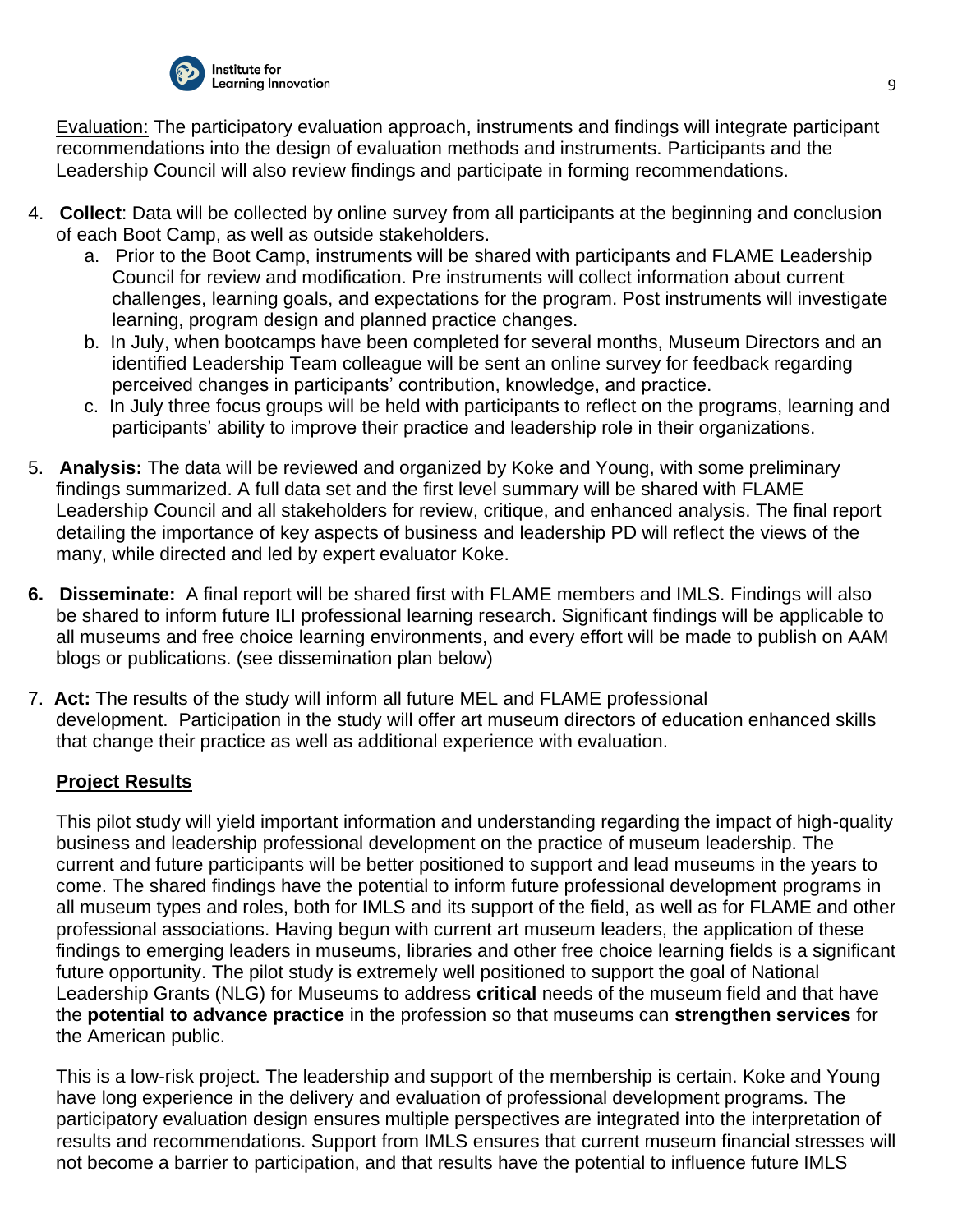

professional development programs. Current Kress funding for FLAME supports the work of finding a sustainable model for this organization that can, in turn, integrate the results of this work into future program delivery for the long term.

### **Dissemination**

The participatory nature of this project ensures a group of individuals, already in leadership roles, will assist in the dissemination of this project's findings during their daily roles, and, in fact, integrate learnings into programs they develop. FLAME members, located in all 50 states, and in museums of various sizes, are active in many professional and national associations and will feel a sense of ownership over findings and recommendations in response to having participated in their development. FLAME Leadership Council is committed to sharing these results through conference presentations, online workshops, or publications. Koke and Young will submit a proposal to AAM for the 2023 spring conference as well as disseminate results through professional journals such as *Journal of Museum Education*, *Curator*, and *Museum Management and Curatorship*.